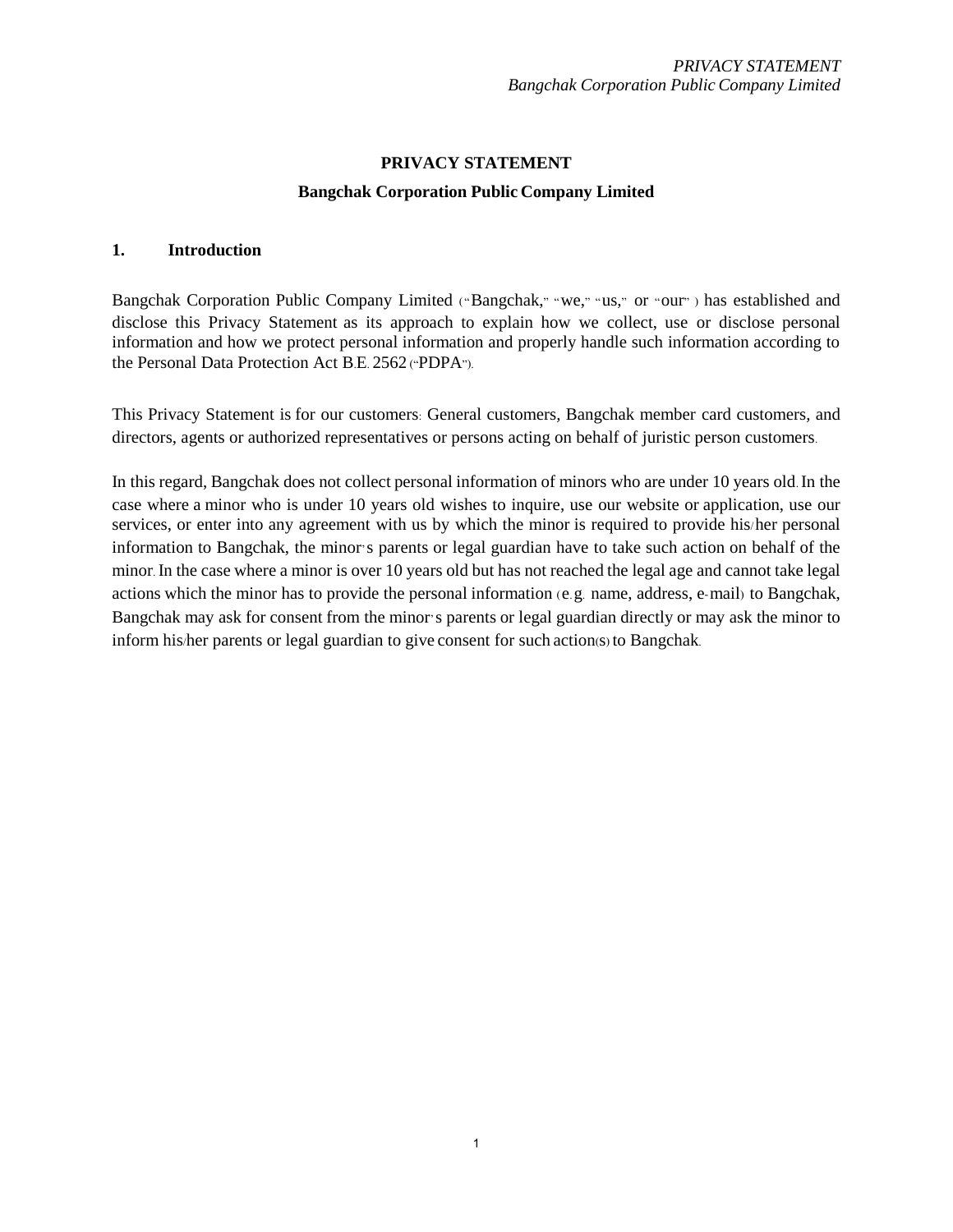## **2. Details of Collection, Use or Disclosure of Personal Information**

**2.1 Customers**

#### **2.1.1 Personal information we collect, use or disclose and sources of information**

#### **(1) Personal information we collect, use or disclose**

Bangchak collects several types of personal information, including:

- Identity Data (for example, name, surname, identification card number, passport number, birthdate, gender, age, nationality, marital status, photos, and in some cases we may process sensitive data such as race, religion, fingerprint only with your explicit consent or when permitted by law)
- Contact Data (for example, address, telephone number, e-mail, LINE ID, Facebook account)
- Financial or transaction data (for example, credit card number, cash card number, income information, transactions related to our products or services)
- Communication data (for example, images or voice recordings when communicating with us)
- Geolocation data (for example, IP address or GPS Location)

#### **(2) Sources of information**

Bangchak may collect your personal information from various sources as follows:

- (a) Collect information directly from you, for example:
	- Procedures for applications for using our services, contract signing, form filling, questionnaires, registrations or submission of claims or requests for exercising your rights
	- Your communication with us via our contact channels, e.g. telephone, e-mail, LINE, Facebook Messenger, etc.
	- Information on participating in activities held by us, e.g.static images or videos
	- Automatic data storage system, e.g. when you use our website or application, etc.
- (b) Collect information from other sources, for example:
	- Our customers, agents or service providers
	- Bangchak Group or our business partners
	- Government authorities or other publicly available sources such as company website, information made available on the internet or social media platforms, e.g. Facebook, etc.

#### **2.1.2 Purposes of Collection, Use or Disclosure of Personal Information**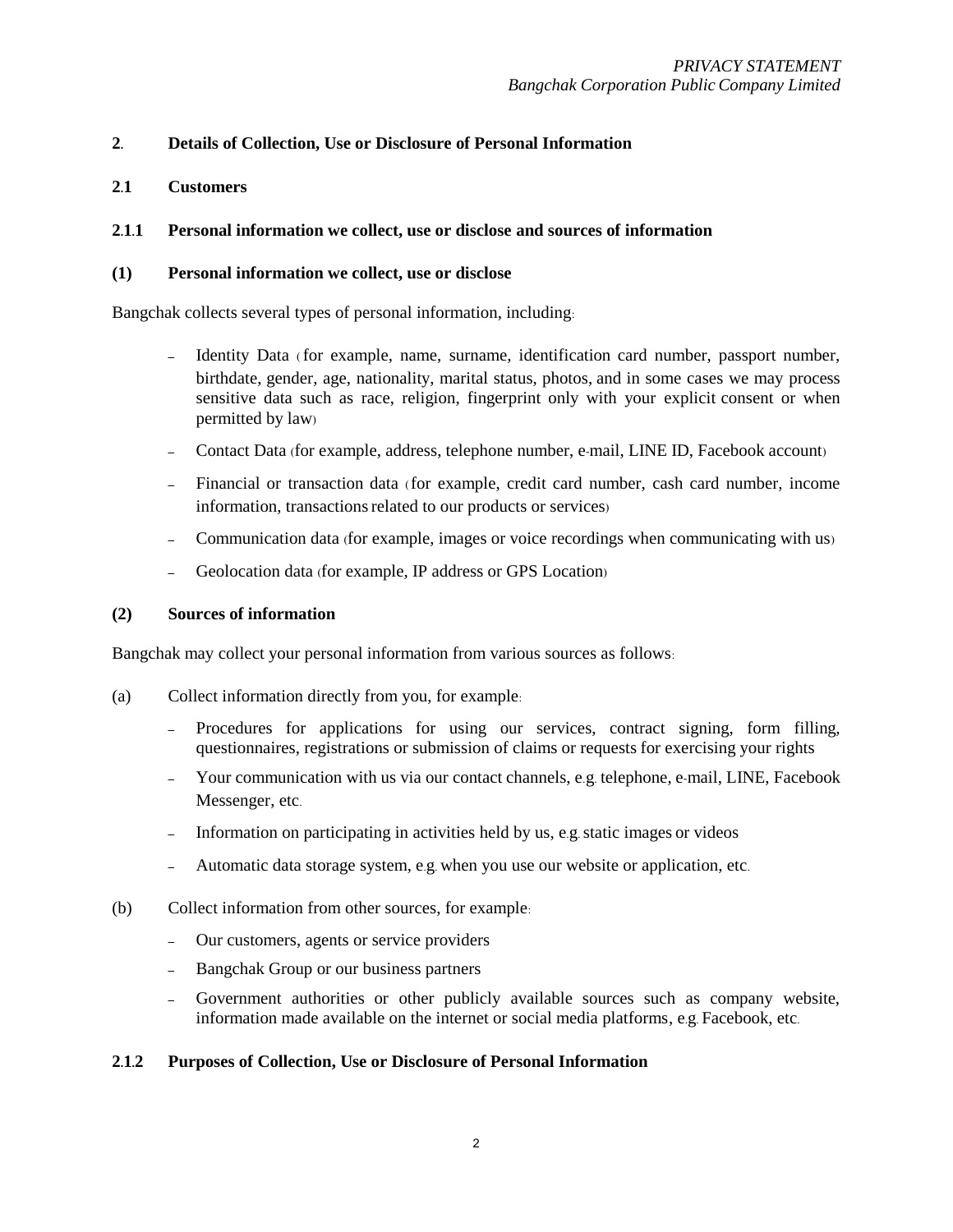Bangchak collects, uses or discloses your personal information for various purposes depending on relationship between you and Bangchak as follows:

#### **Processing purposes**

(a) To consider applications for using our products or services or to enter into an agreement between you or legal entity which you are an authorized representative and Bangchak

(**b**) To use products, benefits or services of Bangchak, including products, benefits orservices of Bangchal Group and our business partners which are jointly launched with Bangchak, to perform contractual obligations, to comply with our internal procedures, receipt or delivery of information or documents between you and Bangchak including to comply with any regulations of government authorities which are necessary for the performance of contract between you and Bangchak

( c) To participate in activities of Bangchak and Bangchak Group which are operated by Bangchak, Bangchak Group or third parties (e.g. lucky draw, prize trivia quizzes, trainings, seminars, or field trips, etc.)

(d) To assess, improve and develop our products, services and sales promotion

(e) To comply with legal obligations and law enforcement requests, and to report or disclose information to government authorities as required by laws

(f) To establish, verify, comply or exercise the rights to legal claims or defend against the rights to legal claims

(g) To conduct business planning, reporting and forecasting

(h) To prevent fraud or undertake detection, investigation or other legal actions

(i) To monitor security in our building or premises including I.D. card deposit before accessingsuch areas and using CCTV to collect images of those who contact us at our building or premises

(j) To manage risks and undertake internal audit and administration

(k) To manage our relationship with you, for example to communicate on any information enquiry, to manage your feedbacks, to offer benefits, and to inform you of any notification without marketing purposes

(l) To inform you of any information about products or services, benefits, sales promotion, marketing activities, activity invitation, and to offer products or services of Bangchak and Bangchak Group

(m) To survey your needs, satisfactions and suggestions about our products and services and to analyze your member card usage behavior, and spending or service using records, including your interests in order to offer products or services and develop our products and services to meet your needs.

(n) To disclose to our agencies, contractors/subcontractors and service providers for any operations of Bangchak

(o) To disclose to our group companies and business partners in order to improve our services and offer benefits and current products or services of Bangchak, Bangchak Group and our business partners including products or services to be jointly launched in the future, and to inform any benefits and sales promotion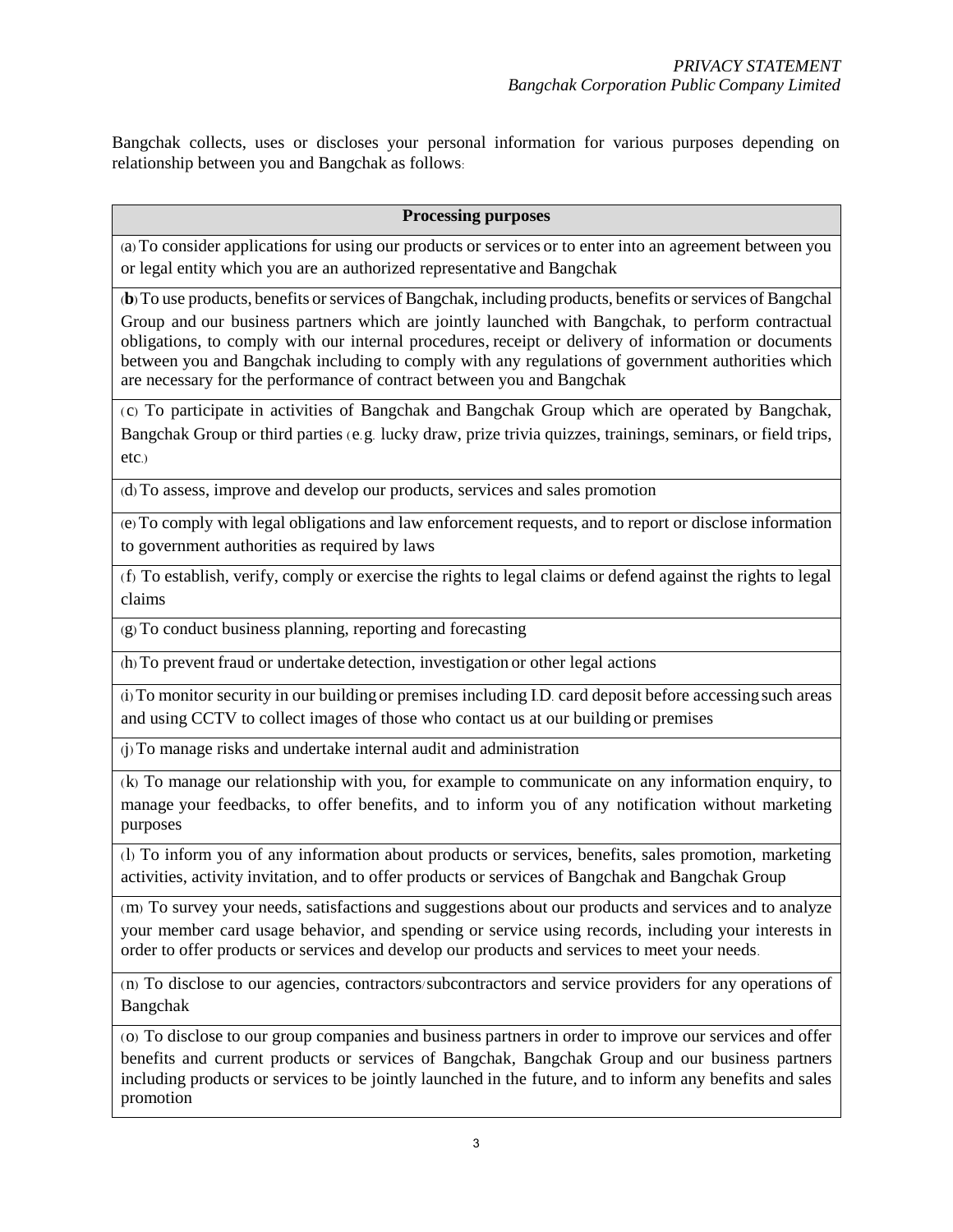## **2.1.3 Data Retention Period**

Bangchak retains your personal information for as long as is considered necessary for the purpose for which it was collected, used or disclosed as set out in this Privacy Statement. The criteria used to determine our retention periods include: we retain the personal information for the duration we have an ongoing relationship with you and provide the services to you; or we may retain the personal information for a longer period as necessary to comply with applicable laws, or to be in accordance with legal prescription, or to establish, comply with or exercise the rights to legal claims or defend against the rights to legal claims, or to be comply with, for any other cause, our internal policies and regulations.

## **2.1.4 Data Disclosure**

Bangchak may disclose your personal information in certain circumstances, for the purposes set out in this Privacy Statement to:

- (1) Subsidiaries and any related companies ("Bangchak Group") (i.e. (1) a company that holds shares in Bangchak and/or a company whose shares are held by Bangchak, and/or (2) a company whose shares are held by the company/companies indicated in (1) herein above whether directly or indirectly) for business purposes, internal management, offering for sale of other products and services which you may be interested in, including undertaking any other activity as set out in this Privacy Statement.
- (2) Government authorities, supervisory authorities or other authorities as stipulated by laws, including competent officials.
- (3) Agencies, contractors/subcontractors and/or service providers for any operations of Bangchak such as
	- Carriers, providers of card issuing or destruction, document storage and destruction service providers, printing house, marketing agency, research companies, IT development and maintenance companies, travel and accommodation services companies
	- Auditors, lawyers, tax and legal advisers and any consultants
	- Call center service providers
	- Gas station design service providers
- (4) Our business partners or other third parties as per your consent or contractual requirements or legal requirements, as the case may be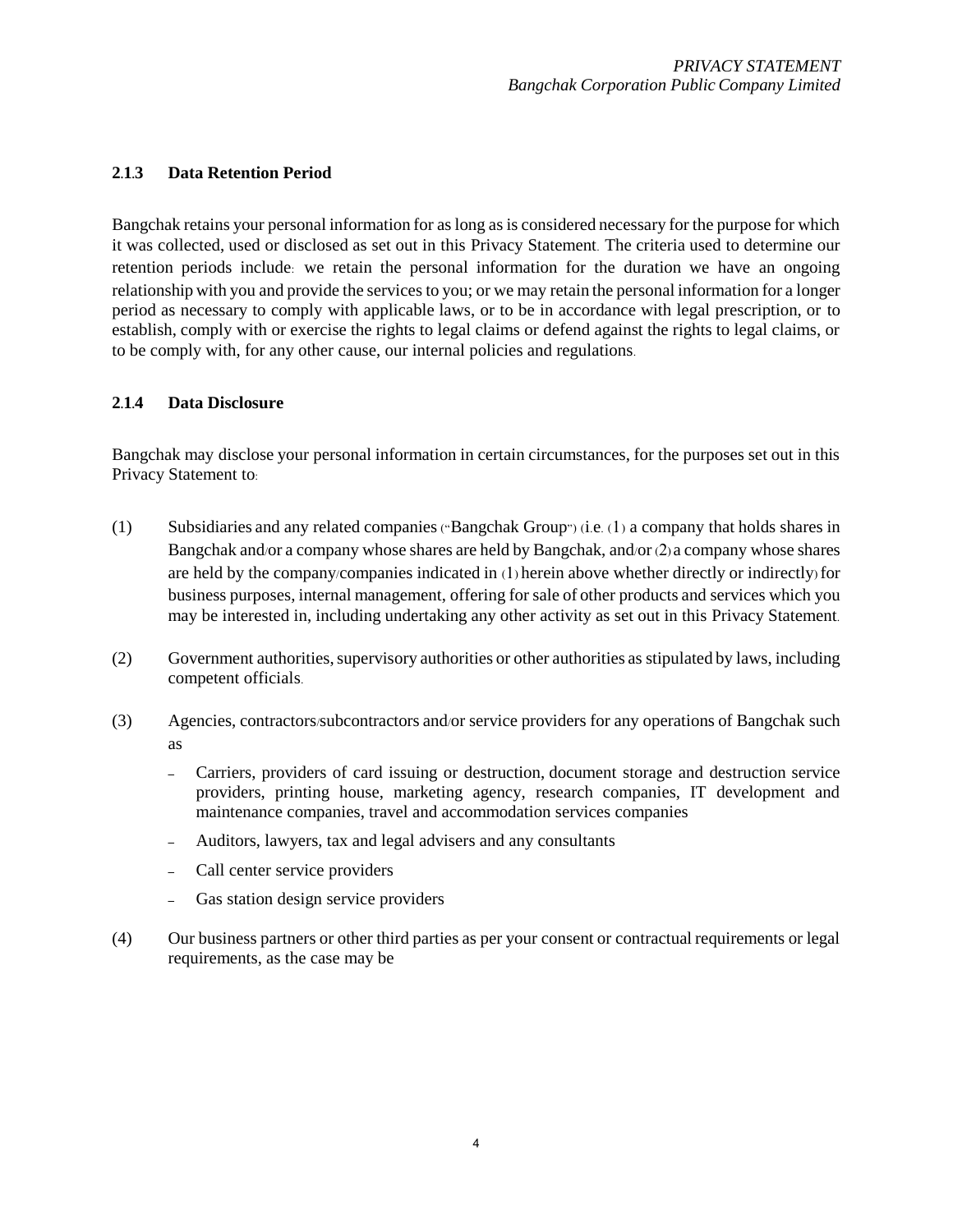## **3. Lawful Basis for Processing of Personal Data**

Bangchak only processes your personal information as it is necessary for the scope set out in this Privacy Statement, as follows:

- To take steps at your request prior to entering into a contract and to perform contractual obligations between you and Bangchak;
- Where it is necessary to comply with legal or regulatory obligations which Bangchak is subject to;
- Where it is necessary for legitimate interests of Bangchak, except where such interests are overridden by the interests or fundamental rights and freedom of an individual;
- Where we obtain your explicit consent (as required by law only); or
- Where it is necessary for establishment, compliance, exercise or defense of the rights to legal claims.

In the case where the personal information collected by Bangchak as stated above is necessary for Bangchak's performance of contract or compliance with applicable laws and you do not provide us with such necessary personal information, Bangchak may be subject to legal liabilities and/or may not be able to manage or administer the contract or give any convenience for you.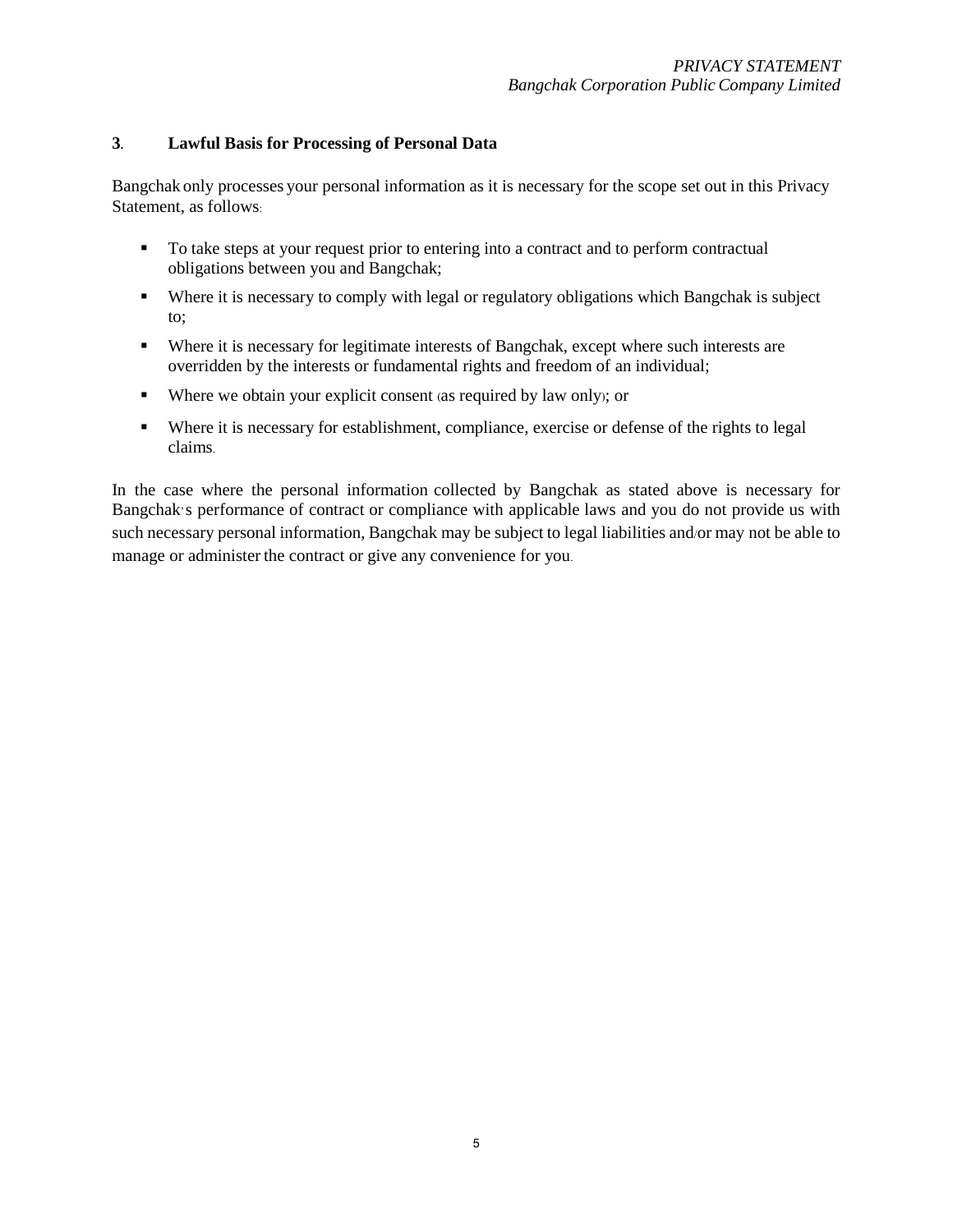## **4. Personal Data Protection Security Measures**

## **4.1 Implementation of Security Measures**

Bangchak implements appropriate security measures for preventing unauthorized or unlawful loss, access to, use, alteration, correction or disclosure of personal information.

# **4.2 Disclosure of Personal Information to Data Processor**

Bangchak properly supervises third parties to which Bangchak has appointed to process personal information pursuant to our orders or on our behalf.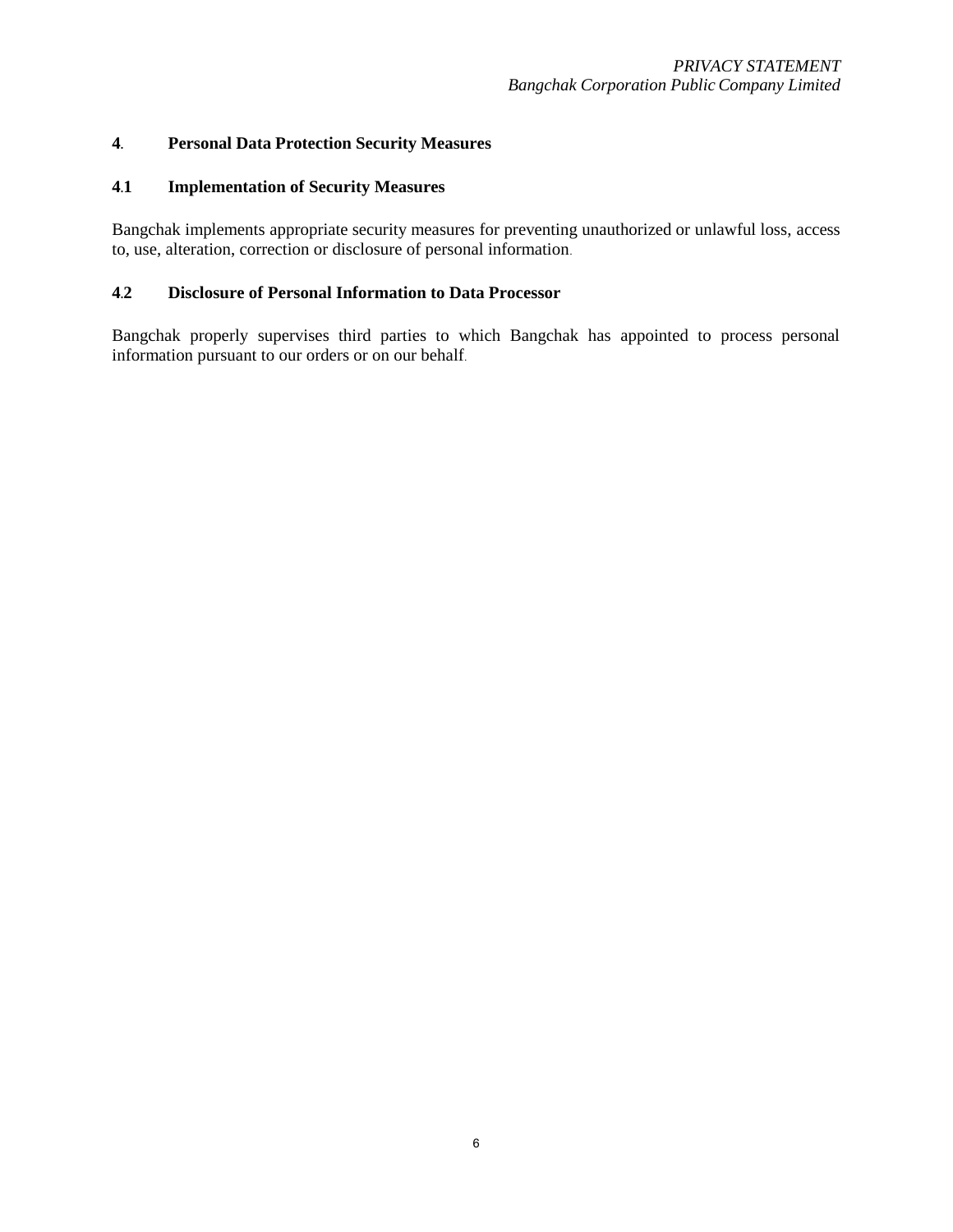# **5. Link to Third Party Websites via Bangchak Website**

This Privacy Statement applies to the sales of products or provision of services and use of Website of Bangchak only. When you link to third party websites via Bangchak Website, the personal information protection shall be in accordance with the Privacy Statement of such third party websites which are not related to Bangchak.